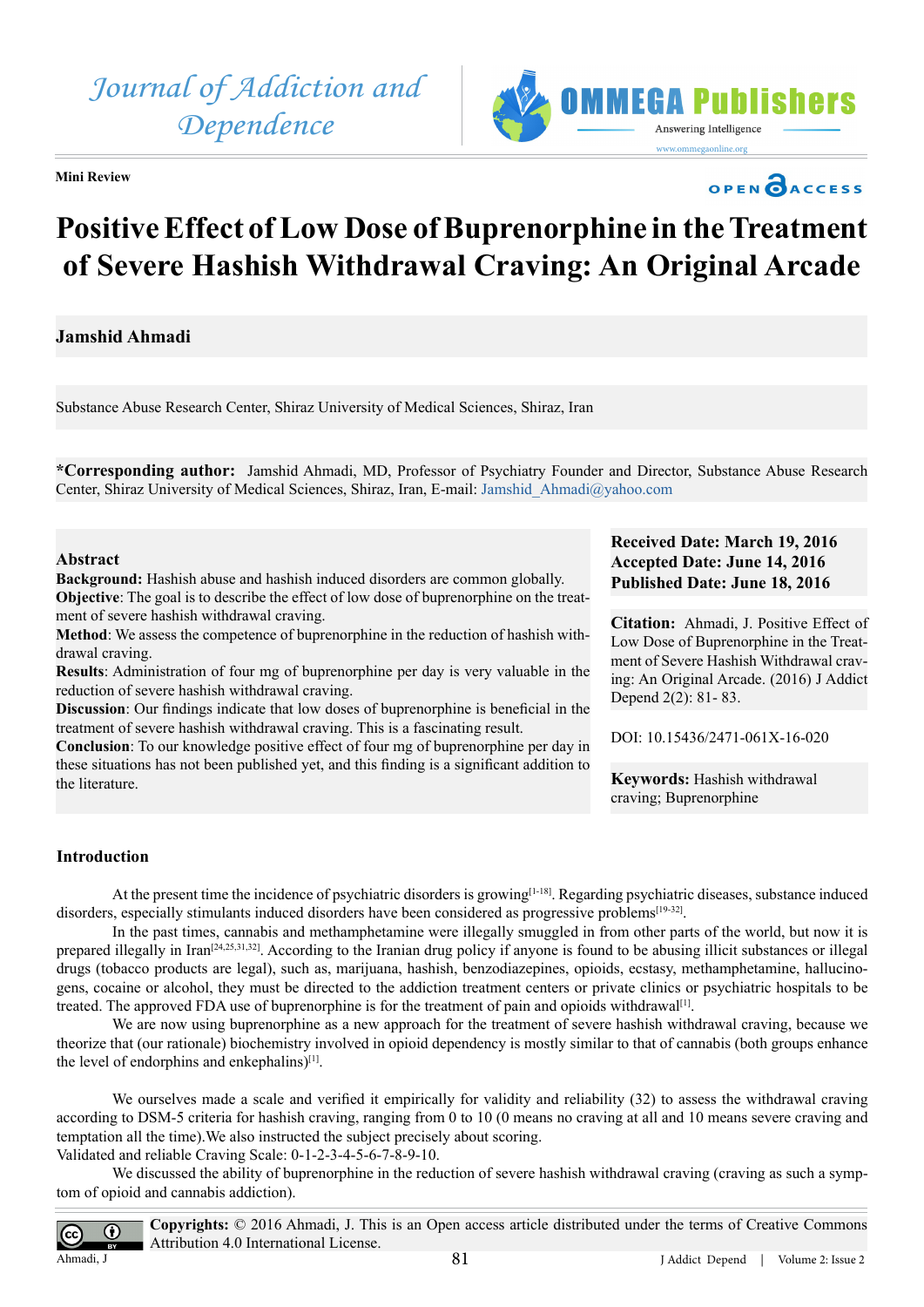

To our understanding and knowledge we could not find controlled published information on this matter (buprenorphine 4 mg daily for the treatment of hashish craving) in Iran and also globally. Therefore, report of this case can disclose a new finding.

#### **Patient picture**

SS was a single, 29 year old graduate in guide school (middle school) and unemployed. He lived with his parents in Shiraz city of Fars province in South Iran.

SS began irregular smoking of substances mostly cannabis and opioid since 14 years prior to admission (PTA). Since a couple of years PTA he has been a regular abuser of hashish and opioids. He developed restlessness, insomnia, agitation, delusions of persecution, self-talking and suicidal thoughts few weeks PTA. At the time of admission, he was a heavy daily smoker of hashish and also a daily abuser of opioids. In psychiatric interview and examinations he was very restless, agitated and paranoid. In exact physical and neurological examinations we could not find any abnormal findings. Urine drug screening tests were positive for hashish, opioid and benzodiazepine. Serology for HIV and hepatitis were normal.

According to DSM-5 criteria, and also complete medical, psychiatric, and substance use history SS was diagnosed as "cannabis induced psychosis" and was given Na valproate 400 mg, and olanzapine15 mg daily to treat agitation, anxiety, restlessness and delusion, and also low dose of buprenorphine (4 mg daily) to reduce severe hashish withdrawal craving. He was closely interviewed for psychiatric signs and symptoms every day.

He was especially monitored and interviewed for hashish withdrawal craving only, 3 times a day (morning, afternoon, evening). It should be mentioned that during every day interview he has not reported or experienced any significant opioid or benzodiazepine withdrawal craving. SS was taking medications every day and his hashish craving was getting lower. He was discharged after 22 days of hospital admission.

The hashish craving scores for the 22 days of admission were: 7 & 6 & 6 & 6 (beginning of buprenorphine 4 mg daily) 1 & 1 & 1 & 1 & 0 & 0 & 0 & 0 & 0.33 & 0 & 0.33 & 0 & 0.66 & 0 & 0 & 0.66 & 0.66 & 0, respectively.

Based on the interview and closely monitoring (3 times a day), he experienced much more hashish withdrawal craving before taking buprenorphine (Mean: 6.25) than after taking buprenorphine (Mean: 0.35).

#### **Discussion**

Although patient was also on valproate and antipsychotic drugs, however our work indicates that low dose of buprenorphine is effective in reduction and cessation of hashish withdrawal craving. Using buprenorphine in these conditions has not been reported in the past, and this report is a considerable addition to the literature.

#### **Conclusions**

Positive effect of buprenorphine 4 mg daily in this situation has not been reported at an earlier time, and our work is a significant addition to the literature. This finding is important.

I am very grateful to the residents of psychiatry and personnel of the Dual Diagnosis Ward in the Ebnesina hospital at Shiraz University of Medical Sciences.

#### **Conflict of interests:** Nil.

#### **References**

<span id="page-1-0"></span>1. [Sadock, B., Sadock, V., Ruiz, P. Kaplan and Sadock'S Synopsis of](https://www.bookdepository.com/Kaplan-Sadocks-Synopsis-Psychiatry-Pedro-Ruiz/9781609139711) [Psychiatry. \(2014\) Lippinott Williams and Wilkins.](https://www.bookdepository.com/Kaplan-Sadocks-Synopsis-Psychiatry-Pedro-Ruiz/9781609139711) 

2. [Brian, J. Opium and infant-sedation in 19th century England. \(1994\)](http://www.ncbi.nlm.nih.gov/pubmed/8063580) [Health Visit 67\(5\): 165-166.](http://www.ncbi.nlm.nih.gov/pubmed/8063580)

3. [Jonnes, J. The rise of the modern addict. \(1995\) American Journal of](http://ajph.aphapublications.org/doi/abs/10.2105/AJPH.85.8_Pt_1.1157) [Public Health 85\(8\): 1157-1162.](http://ajph.aphapublications.org/doi/abs/10.2105/AJPH.85.8_Pt_1.1157)

4. [Gill, D., Ahmadi, J., Pridmore, S. Suicide and Gambling on the Pub](http://www.mjpsychiatry.org/index.php/mjp/article/view/291)[lic Record. \(2014\) MJP 2\(1\): 81-88.](http://www.mjpsychiatry.org/index.php/mjp/article/view/291)

5. [Ahmadi, J., Kamel, M., Ahmed, M.G., et al. Mental Health of Dubai](http://www.ncbi.nlm.nih.gov/pubmed/24644486) [Medical College Students. \(2012\) Iran J Psychiatry Behave Sci 6\(2\):](http://www.ncbi.nlm.nih.gov/pubmed/24644486) [79-83.](http://www.ncbi.nlm.nih.gov/pubmed/24644486) 

6. [Ahmadi, J., Kamel, M., Ahmed, M.G., et al. Dubai Medical College](http://ircmj.com/234.fulltext) [students' scores on the Beck Depression Inventory. \(2008\) IRCMJ](http://ircmj.com/234.fulltext) [10\(3\): 169-172.](http://ircmj.com/234.fulltext)

7. [Pridmore, S., McInerney, G., Ahmadi, J., et al. Enlarged Virchow-Ro](http://journals.cambridge.org/action/displayAbstract?fromPage=online&aid=1326300)[bi Spaces in a psychotic woman. \(2007\) Journal of Psychiatric Intensive](http://journals.cambridge.org/action/displayAbstract?fromPage=online&aid=1326300) [Care 3\(1\): 49-54.](http://journals.cambridge.org/action/displayAbstract?fromPage=online&aid=1326300) 

8. [Pridmore, S., Robinson, J., Ahmadi, J. Suicide for scrutinizers.](http://apy.sagepub.com/content/15/3/247.extract) [\(2007\) Australas Psychiatry 15\(3\): 247-248](http://apy.sagepub.com/content/15/3/247.extract).

9. [Pridmore, S., Ahmdi, J. Two cases of 'Type 3' suicide. \(2010\) Aus](http://www.ncbi.nlm.nih.gov/pubmed/20863181)[tralas Psychiatry 18\(5\): 426-430.](http://www.ncbi.nlm.nih.gov/pubmed/20863181)

10. [Pridmore, S., Brüne, M., Ahmadi, J., et al. Echopraxia in schizo](http://www.ncbi.nlm.nih.gov/pubmed/18612859)[phrenia: Possible mechanisms. \(2008\) Aust N Z J Psychiatry 42\(7\):](http://www.ncbi.nlm.nih.gov/pubmed/18612859) [565-571.](http://www.ncbi.nlm.nih.gov/pubmed/18612859)

11. [Pridmore, S., Ahmadi, J., Reddy, A. Suicide in the absence of mental](http://www.ospedale.al.it/AllegatiPaginaDescrizione/Paper-06_2012_new.pdf) [disorder. \(2012\) Working Paper of Public Health 6: 1-11.](http://www.ospedale.al.it/AllegatiPaginaDescrizione/Paper-06_2012_new.pdf)

12. [Pridmore, S., Ahmdi, J., Majeed, Z.A. Suicide in Old Norse and](http://www.ncbi.nlm.nih.gov/pubmed/21879867) [Finnish Folk stories. \(2011\) Australas Psychiatry 19\(4\): 322-324.](http://www.ncbi.nlm.nih.gov/pubmed/21879867)

13. [Pridmore, S., Ahmdi, J. Usage of download of psychiatry by Mus](http://www.scopemed.org/?mno=3832)[lim Countries. \(2011\) Bulletin of Clinical Psychopharmacology 21\(2\):](http://www.scopemed.org/?mno=3832) [174.](http://www.scopemed.org/?mno=3832)

14. [Pridmore, S., Ahmadi, J. Psalm 137 and Middle Cerebral Artery](http://www.aseanjournalofpsychiatry.org/index.php/aseanjournalofpsychiatry/article/viewFile/327/211) [Infarction. \(2015\) ASEAN Journal of Psychiatry 16\(2\).](http://www.aseanjournalofpsychiatry.org/index.php/aseanjournalofpsychiatry/article/viewFile/327/211)

15. [Pridmore, S., Ahmadi, J. Book reviews. \(2005\) Aust N Z J Psychi](http://www.tandfonline.com/doi/full/10.1080/j.1440-1614.2005.01545.x)[atry 39\(3\): 205-206.](http://www.tandfonline.com/doi/full/10.1080/j.1440-1614.2005.01545.x)

16. [Pridmore, S., Ahmadi, J., Evenhuis, M. Suicide for scrutinizers.](http://onlinelibrary.wiley.com/doi/10.1111/j.1440-1665.2006.02304.x/abstract) [\(2006\) Australasian Psychiatry 14\(4\): 359-364.](http://onlinelibrary.wiley.com/doi/10.1111/j.1440-1665.2006.02304.x/abstract)

17. [Ahmadi, J., Ahmadi, N., Soltani, F., et al. Gender differences in](http://www.ncbi.nlm.nih.gov/pmc/articles/PMC4364480/) [depression Scores of Iranian and German medical students. \(2014\) Iran](http://www.ncbi.nlm.nih.gov/pmc/articles/PMC4364480/) [J Psychiatry Behav Sci 8\(4\): 70-73.](http://www.ncbi.nlm.nih.gov/pmc/articles/PMC4364480/)

18. [Mackay-Smith, M., Ahmadi, J., Pridmore, S. Suicide in Shooting](http://www.aseanjournalofpsychiatry.org/index.php/aseanjournalofpsychiatry/article/viewFile/231/202) [Galleries. \(2015\) ASEAN Journal of Psychiatry 16\(1\): 50-56.](http://www.aseanjournalofpsychiatry.org/index.php/aseanjournalofpsychiatry/article/viewFile/231/202)

<span id="page-1-1"></span>19. [Gill, D., Ahmadi, J., Pridmore, S. Suicide and Gambling on the Pub](http://www.mjpsychiatry.org/index.php/mjp/article/view/291)[lic Record. \(2014\) MJP 2\(1\): 81-88.](http://www.mjpsychiatry.org/index.php/mjp/article/view/291)

20. [Khademalhosseini, Z., Ahmadi, J., Khademalhosseini, M. Preva](http://enlivenarchive.org/2378-5411-2-1-001.pdf)[lence of Smoking, and its Relationship with Depression, and Anxiety](http://enlivenarchive.org/2378-5411-2-1-001.pdf) [in a Sample of Iranian High School Students. \(2015\) Enliven: Pharma](http://enlivenarchive.org/2378-5411-2-1-001.pdf)[covigil Drug Saf 1\(1\): 005.](http://enlivenarchive.org/2378-5411-2-1-001.pdf) 

21. [Ahmadi, J., Sahraian, A., Shariati, S., et al. Homicidal patient with](http://www.enrichjournals.com/international-journal-of-research-and-reports/wp-content/uploads/2016/01/IJRR10025.pdf) [major depressive disorder companion with opium dependence: A new](http://www.enrichjournals.com/international-journal-of-research-and-reports/wp-content/uploads/2016/01/IJRR10025.pdf) [arcade. \(2015\) Int J Res Rep 1\(1\): 1-5.](http://www.enrichjournals.com/international-journal-of-research-and-reports/wp-content/uploads/2016/01/IJRR10025.pdf)

22. [Ahmadi, J. Heroin Dependency Treatment: A New Approach.](http://www.ommegaonline.org/article-details/Heroin-dependency-treatment--a-new-approach/635) [\(2015\) J Addict Depend 1\(2\): 1-3.](http://www.ommegaonline.org/article-details/Heroin-dependency-treatment--a-new-approach/635)

23. [Ahmadi, J. Hashish-Induced Olfactory Hallucination: A Novel](http://www.omicsonline.com/open-access/hashishinduced-olfactory-hallucination-a-novel-finding-2378-5756-1000330.php?aid=62961) [Finding. \(2015\) J Psychiatry 18: 330.](http://www.omicsonline.com/open-access/hashishinduced-olfactory-hallucination-a-novel-finding-2378-5756-1000330.php?aid=62961)